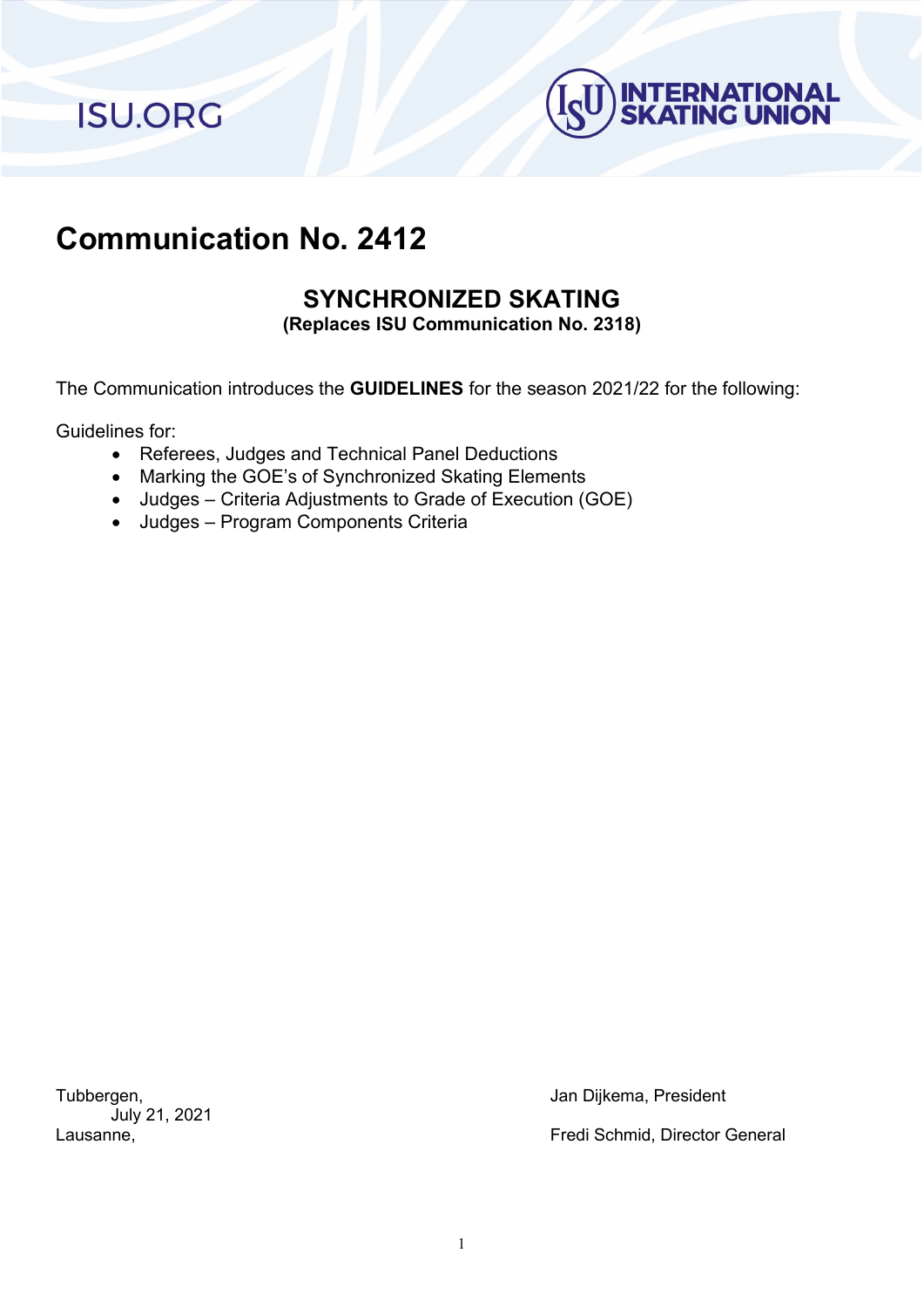# **2021/22 Referees, Judges and Technical Panel Deductions**

| <b>Referee and Judges *)</b>         |                                                                                                                |                     |
|--------------------------------------|----------------------------------------------------------------------------------------------------------------|---------------------|
|                                      | Costume/prop violation, Rule 951 para 1                                                                        | $-1.0$              |
|                                      | (theatrical in design, including makeup, feathers anywhere, rhinestones or sequins on the face)                |                     |
|                                      | Separations in excess, Non-permitted, Rule 992 para 3:                                                         | $-1.5$              |
|                                      | (separating longer than necessary before resuming skating together as a unit)                                  |                     |
|                                      |                                                                                                                |                     |
| <b>Referee</b>                       |                                                                                                                |                     |
| Costume failure, Rule 951 para 2     |                                                                                                                | $-1.0$              |
|                                      | Late Start, Rule 838 para 1. between one and thirty seconds late                                               | $-1.0$              |
|                                      | Music requirement violation, Rule 991 para 2a)                                                                 | $-1.0$              |
|                                      | <b>Program time violation, SP</b> every five seconds in excess of 2 min 50 sec, Rule 952                       | $-1.0$              |
|                                      | Program time violation, FS every five seconds lacking or in excess, Rule 952 para 2                            | $-1.0$              |
|                                      | Interruption in excess, more than 10 seconds (caused by stumble/fall), Rule 953 para 2:                        |                     |
|                                      | more than 10-20 seconds                                                                                        | $-1.0$              |
|                                      | more than 20-30 seconds                                                                                        | $-2.0$              |
|                                      | more than 30-40 seconds                                                                                        | $-3.0$              |
|                                      | if second interruption more than 40 seconds or program not completed                                           | Team is withdrawn   |
|                                      | Interruption prior of the program with three minutes, Rule 965 para 4.b)                                       | $\frac{-5.0}{-5.0}$ |
|                                      | Adverse condition prior to the program with three minutes, Rule 965 para 6                                     |                     |
|                                      | Stopping in excess, Non-permitted, Rule 992 para 3:                                                            |                     |
|                                      | exceeding five seconds within free program more than twice (Sr/Jr)                                             | $-1.5$              |
|                                      | exceeding five seconds within free program more than once (Novice)                                             | $-1.5$              |
|                                      |                                                                                                                |                     |
|                                      |                                                                                                                |                     |
| <u>Technical Panel**)</u>            |                                                                                                                |                     |
|                                      | Fall, Rule 953 p.1: One Skater (each time)                                                                     | $-1.0$              |
| Illegal, Rule 992 para 2:            |                                                                                                                | $-2.0$              |
|                                      | Ice Coverage restriction not met, Rule 843 para $1m$ ):                                                        | $-1.5$              |
|                                      |                                                                                                                |                     |
| <b>SP Elements:</b>                  | Un-prescribed, Additional or Repeated element, Rule 991 3a)                                                    | $-1.5$              |
|                                      | Wrong element shape, Rule 991 3e)                                                                              | No value            |
| <b>Features/Additional Features:</b> |                                                                                                                |                     |
|                                      | Not According to Requirements (NAR) per violation, Rule 991 3b)                                                | $-0.5$              |
| Non-permitted:                       | Rule 992 3:                                                                                                    |                     |
|                                      | Lifts of any variety, unless required (Short Program)                                                          | $-1.5$              |
|                                      | Lifts/vaults (Novice)                                                                                          | $-1.5$              |
|                                      |                                                                                                                |                     |
|                                      | (See Technical Handbook for specific errors and deductions)                                                    |                     |
|                                      |                                                                                                                |                     |
|                                      |                                                                                                                |                     |
|                                      |                                                                                                                |                     |
|                                      |                                                                                                                |                     |
|                                      |                                                                                                                |                     |
|                                      | *) Referee + Judges: Deduction is applied according to the opinion of the majority of the Panel which          |                     |
|                                      | includes all of the Judges and the Referee. No deduction in case of a 50:50 split vote. The Judges and         |                     |
|                                      | Referee will press a button on their screen to apply the concerned deduction.                                  |                     |
|                                      | **) Technical Panel: Technical Specialist identifies. Technical Controller authorizes or corrects and deducts. |                     |
|                                      | If both Technical Specialists disagree with a correction asked for by the Technical Controller, the initial    |                     |

decision of the Technical Specialist and Assistant Technical Specialist stands.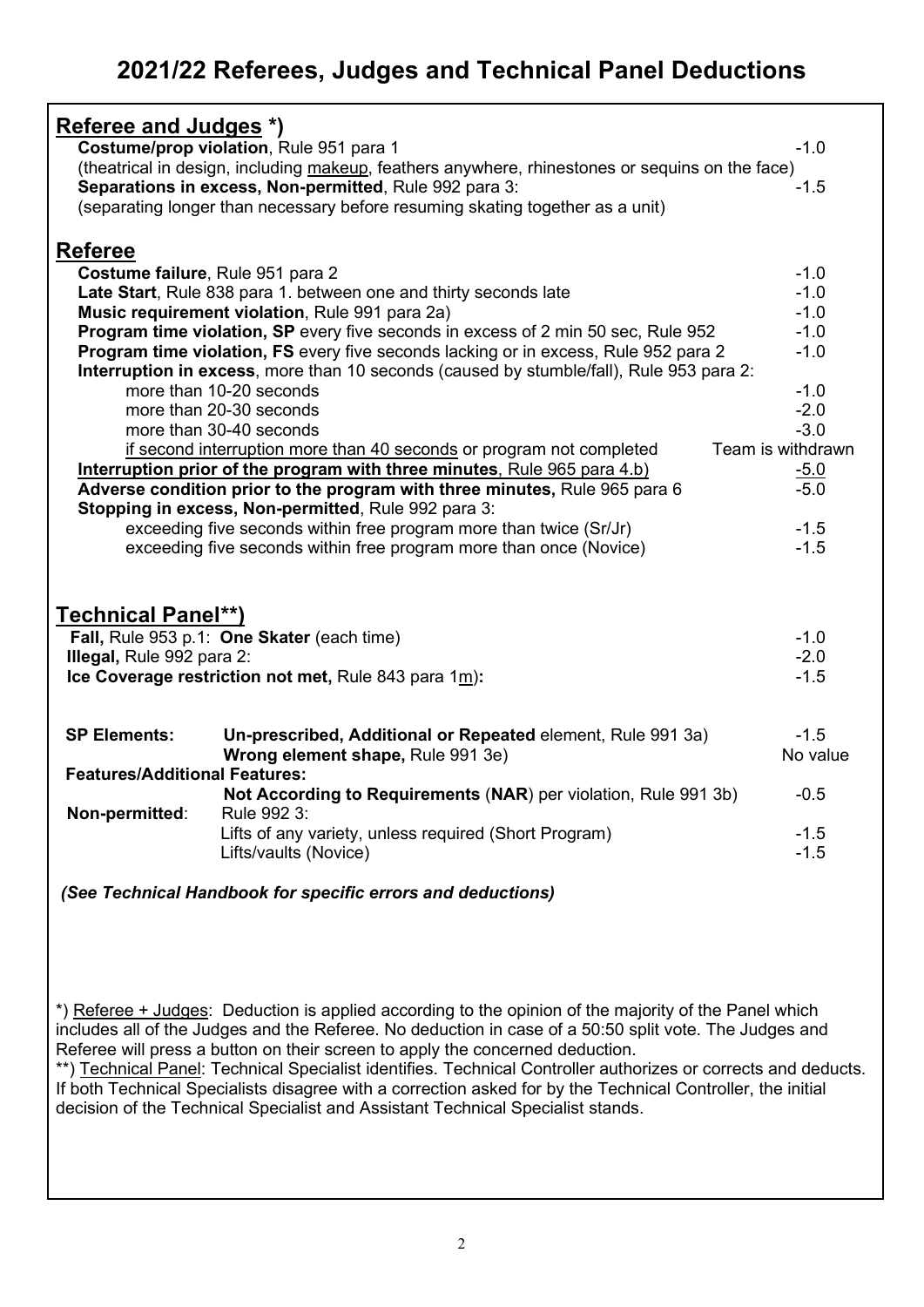### **2021/22 Marking the GOE of Synchronized Skating Elements**

| <b>GRADE OF EXECUTION</b> |           |             |           |          |         |          |           |             |           |             |
|---------------------------|-----------|-------------|-----------|----------|---------|----------|-----------|-------------|-----------|-------------|
| -5                        |           |             | <b>TA</b> |          |         |          | <b>T4</b> |             | $+4$      | гэ          |
| Extremely                 | Verv      | Poor        | Weak      | Fair     |         | Above    | Good      | Verv        | Excellent |             |
| Poor                      | Poor      |             |           |          | Average | Average  |           | Good        |           | Outstanding |
| 6+ bullets                | 5 bullets | 3-4 bullets | 2 bullets | l bullet | $-$     | ! bullet | 2 bullets | 3-4 bullets | 5 bullets | 6+ bullets  |

The final GOE is calculated considering first the **key aspects/bullets** and the **additional aspects/bullets** of the Element that result in a starting GOE. The GOE is then increased and/or reduced according to the **positive and negative criteria for the Element**.

### **KEY ASPECTS/BULLETS**

**Elements are evaluated considering three key aspects/bullets of equal importance:**

**Shape** Roundness; straightness; alignment or spacing symmetry maintained throughout the Element.

#### **Unison** Performing as one; precise body lines; in step or time; concurrent or syncopated.

# **Speed &** Pace and velocity maintained or accelerated throughout the Element &<br>**Flow** Movement within between or across the Flement with effortless progre

**Flow** Movement within, between or across the Element with effortless progression.

## **ADDITIONAL ASPECTS/BULLETS**

### **Elements are also evaluated considering these additional aspects/bullets:**

- Variety and quality of Steps, Turns, Movements and Holds
- Entry and/or exit of the Element performed with originality or creativity
- Seamless execution and quality of Features
- Reflects the timing, tempo or character of the music
- Body line, flexible position and/or aesthetically pleasing position

### **Errors:**

- Minor errors do not fully impact the integrity/continuity and fluidity of the Element and should not be over penalized when awarding a Grade of Execution.
- Major errors impact the integrity/continuity and fluidity of the Element and/or its relation to the music and should be reflected accordingly (GOE & Program Components).
- Each error occurring within the same Element will be reflected in the final marks for GOE and Program Components.
- Required for an Element to achieve +5: the three Key aspects/bullets must be present and all Aspects/bullets of the Element must be performed with excellent execution and must **contain no errors or/and Major error**.
- Required for an Element to achieve +4: two of the three Key aspects/bullets must be present and all Aspects/bullets of the Element must be performed with very good execution and must **contain no Major error**.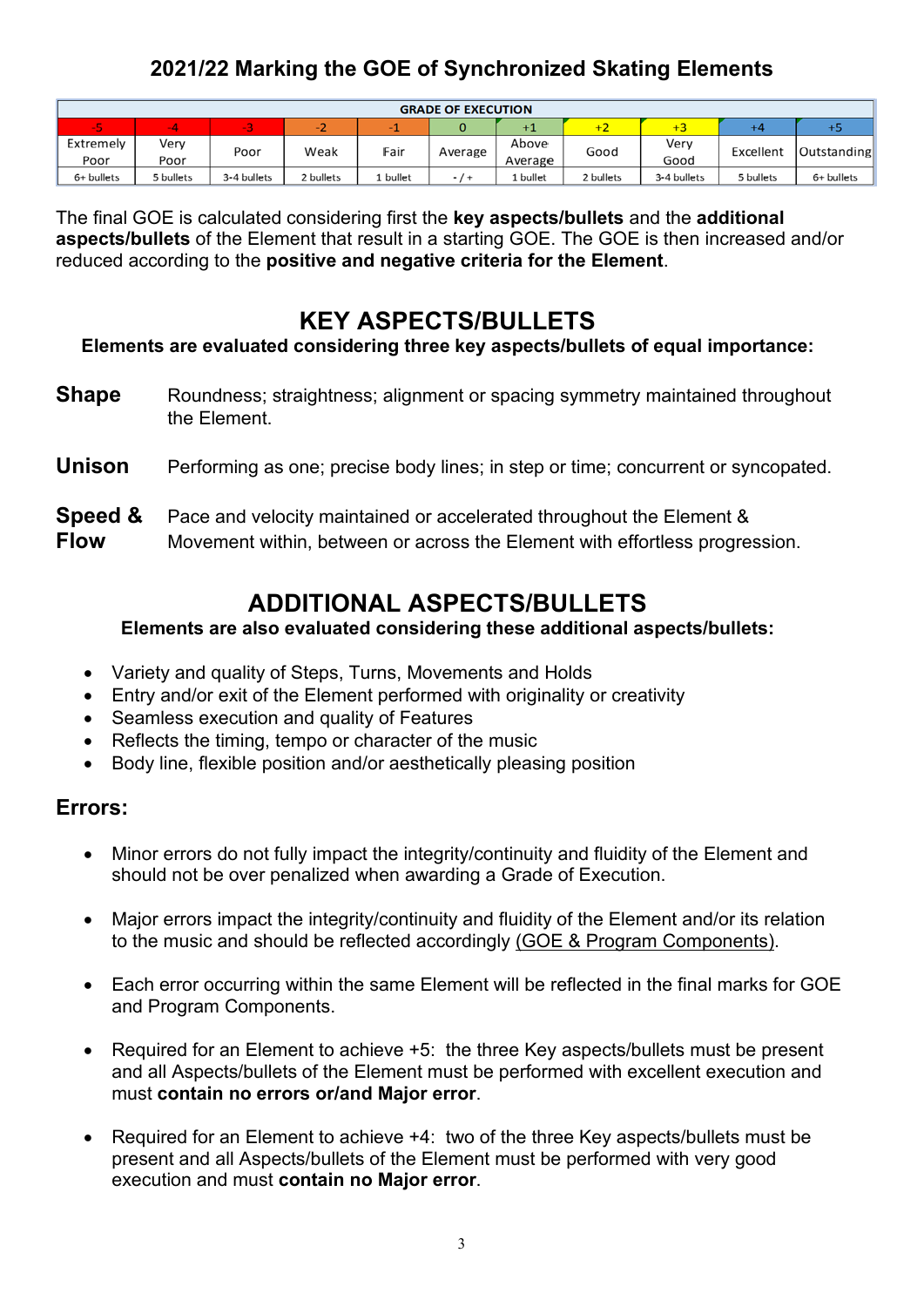## **2021/22 Criteria Adjustments to the Grade of Execution**

| <b>Fall(s) -- Major Errors</b>                                                                                       |                       | <b>Reduce</b> | <b>NHT</b>           | <b>Key Aspects/Bullets</b>                                          |                 |               |            |  |
|----------------------------------------------------------------------------------------------------------------------|-----------------------|---------------|----------------------|---------------------------------------------------------------------|-----------------|---------------|------------|--|
| Fall of one Skater in an Element, depending on disruption                                                            |                       | $-2$ to $-3$  |                      | Shape                                                               |                 |               |            |  |
| <b>Fall of two Skaters in an Element</b><br>-4                                                                       |                       |               |                      | Unison                                                              |                 |               |            |  |
| Fall of three or more Skaters in an Element                                                                          |                       |               | -5                   | Speed & Flow                                                        |                 |               |            |  |
| <b>Minor Errors</b>                                                                                                  |                       | <b>Reduce</b> | <b>NHT</b>           | <b>Additional Aspects/Bullets</b>                                   |                 |               |            |  |
| Stumbles, bumps or touchdown of free foot or hand(s)                                                                 |                       | -1 each       |                      | Variety and quality of Steps, Turns, Movements and Holds            |                 |               |            |  |
| Breaks in holds or poor quality of Holds                                                                             |                       | -1 each       |                      | Entry and/or Exit performed with originality or creativity          |                 |               |            |  |
| <b>Visible Errors</b>                                                                                                |                       | -1 each       |                      | Seamless execution and quality of Features                          |                 |               |            |  |
| Long preparation into Element                                                                                        |                       | $-1$          |                      | Reflects the timing, tempo or nuance of the music                   |                 |               |            |  |
| Features (weaving, pivoting, change of position, difficult entry/exit,<br>turns in PB) not executed at the same time | -2 max per<br>element |               |                      | Body line, flexible position and/or aesthetically pleasing position |                 |               |            |  |
| Additional Features (Step Sequence, Fm or Point of Intersection) not<br>executed at the same time                    | $\overline{-2}$       |               |                      |                                                                     |                 |               |            |  |
| <b>Specific Criteria</b>                                                                                             | <b>Increase</b>       | <b>Reduce</b> | <b>NHT</b>           | <b>Specific Criteria</b>                                            | <b>Increase</b> | <b>Reduce</b> | <b>NHT</b> |  |
| Artistic Elements (Block, Circle, Line, Wheel)                                                                       |                       |               | <b>Moves Element</b> |                                                                     |                 |               |            |  |
| Creative variation of basic shape                                                                                    | $+1$                  |               |                      | Outstanding flexibility and body lines in the fm's                  | $+2$            |               |            |  |
| Does not reflect music timing, tempo or nuance                                                                       |                       |               | $\Omega$             | Interesting pattern across the ice                                  | $+1$            |               |            |  |
| Pivoting Elements (Block, Line)                                                                                      |                       |               |                      | <b>No Hold Element</b>                                              |                 |               |            |  |
| Strong, controlled pivoting                                                                                          | $+1$                  |               |                      | Block size maintained within two arm lengths distance               | $+2$            |               |            |  |
| Speed not maintained through pivoting                                                                                |                       | $-1$          |                      |                                                                     |                 |               |            |  |
| Curved lines during pivoting                                                                                         |                       | $-2$          |                      |                                                                     |                 |               |            |  |
| Rotating/Traveling Elements (Circle, Wheel)                                                                          |                       |               |                      | <b>Pair Element</b>                                                 |                 |               |            |  |
| Traveling: Good ice coverage                                                                                         | $+1$                  |               |                      | Outstanding synchronization of the pairs                            | $+2$            |               |            |  |
| Wheel: Spokes far away from center point                                                                             |                       | $-1$          |                      | Flexible, strong body position                                      | $+1$            |               |            |  |
| No centrifugal force at all                                                                                          |                       |               | $-2$                 | Exit with running edge maintained                                   | $+1$            |               |            |  |
| <b>Intersection Elements</b>                                                                                         |                       |               |                      | <b>Synchronized Spin Element</b>                                    |                 |               |            |  |
| Outstanding Speed and Intersecting at same time                                                                      | $+2$                  |               |                      | Outstanding synchronization in all three phases                     | $+2$            |               |            |  |
| Not interessing at the same time                                                                                     |                       |               |                      | Outstanding on in tashnique with miner unions errors                | $+2$            |               |            |  |

| Outstanding Speed and Intersecting at same time        | $+2$ |         |    | Outstanding synchronization in all three phases     | $+2$ |  |
|--------------------------------------------------------|------|---------|----|-----------------------------------------------------|------|--|
| Not intersecting at the same time                      |      | -2      |    | Outstanding spin technique with minor unison errors | $+2$ |  |
| Approach or Exit shape not maintained                  |      | -1 each |    | Loss of spin centers (traveling)                    |      |  |
| <b>Collision during intersecting - Major Error</b>     |      |         |    |                                                     |      |  |
| <b>Lift Element</b>                                    |      |         |    | <b>Twizzle Element</b>                              |      |  |
| Outstanding flexibility and position of lifted Skaters | $+2$ |         |    | Outstanding synchronization of the Element          | $+2$ |  |
|                                                        |      |         |    |                                                     |      |  |
| Good ice coverage throughout                           | $+1$ |         |    | Interesting pattern across the ice                  | $+1$ |  |
| Creative: Innovative position or pattern               | $+1$ |         |    | One-foot entry and/or exit                          | $+1$ |  |
| <b>Collapse during Lift - Major Error</b>              |      |         | -5 |                                                     |      |  |

|                              | $+1$ |         |      | Outstanding flexibility and body lines in the fm's    | $+2$ |      |  |
|------------------------------|------|---------|------|-------------------------------------------------------|------|------|--|
| านance                       |      |         | 0    | Interesting pattern across the ice                    | $+1$ |      |  |
| Elements (Block, Line)       |      |         |      | <b>No Hold Element</b>                                |      |      |  |
|                              | $+1$ |         |      | Block size maintained within two arm lengths distance | $+2$ |      |  |
|                              |      | $-1$    |      |                                                       |      |      |  |
|                              |      | $-2$    |      |                                                       |      |      |  |
| ing Elements (Circle, Wheel) |      |         |      | <b>Pair Element</b>                                   |      |      |  |
|                              | $+1$ |         |      | Outstanding synchronization of the pairs              | $+2$ |      |  |
| nt                           |      | $-1$    |      | Flexible, strong body position                        | $+1$ |      |  |
|                              |      |         | $-2$ | Exit with running edge maintained                     | $+1$ |      |  |
| section Elements             |      |         |      | <b>Synchronized Spin Element</b>                      |      |      |  |
| ame time                     | $+2$ |         |      | Outstanding synchronization in all three phases       | $+2$ |      |  |
|                              |      | $-2$    |      | Outstanding spin technique with minor unison errors   | $+2$ |      |  |
|                              |      | -1 each |      | Loss of spin centers (traveling)                      |      | $-1$ |  |
| Error                        |      |         | $-3$ |                                                       |      |      |  |
| <b>Lift Element</b>          |      |         |      | <b>Twizzle Element</b>                                |      |      |  |
| d Skaters                    | $+2$ |         |      | Outstanding synchronization of the Element            | $+2$ |      |  |
|                              | $+1$ |         |      | Interesting pattern across the ice                    | $+1$ |      |  |
|                              | $+1$ |         |      | One-foot entry and/or exit                            | $+1$ |      |  |
|                              |      |         | $-3$ |                                                       |      |      |  |
|                              |      |         |      |                                                       |      |      |  |